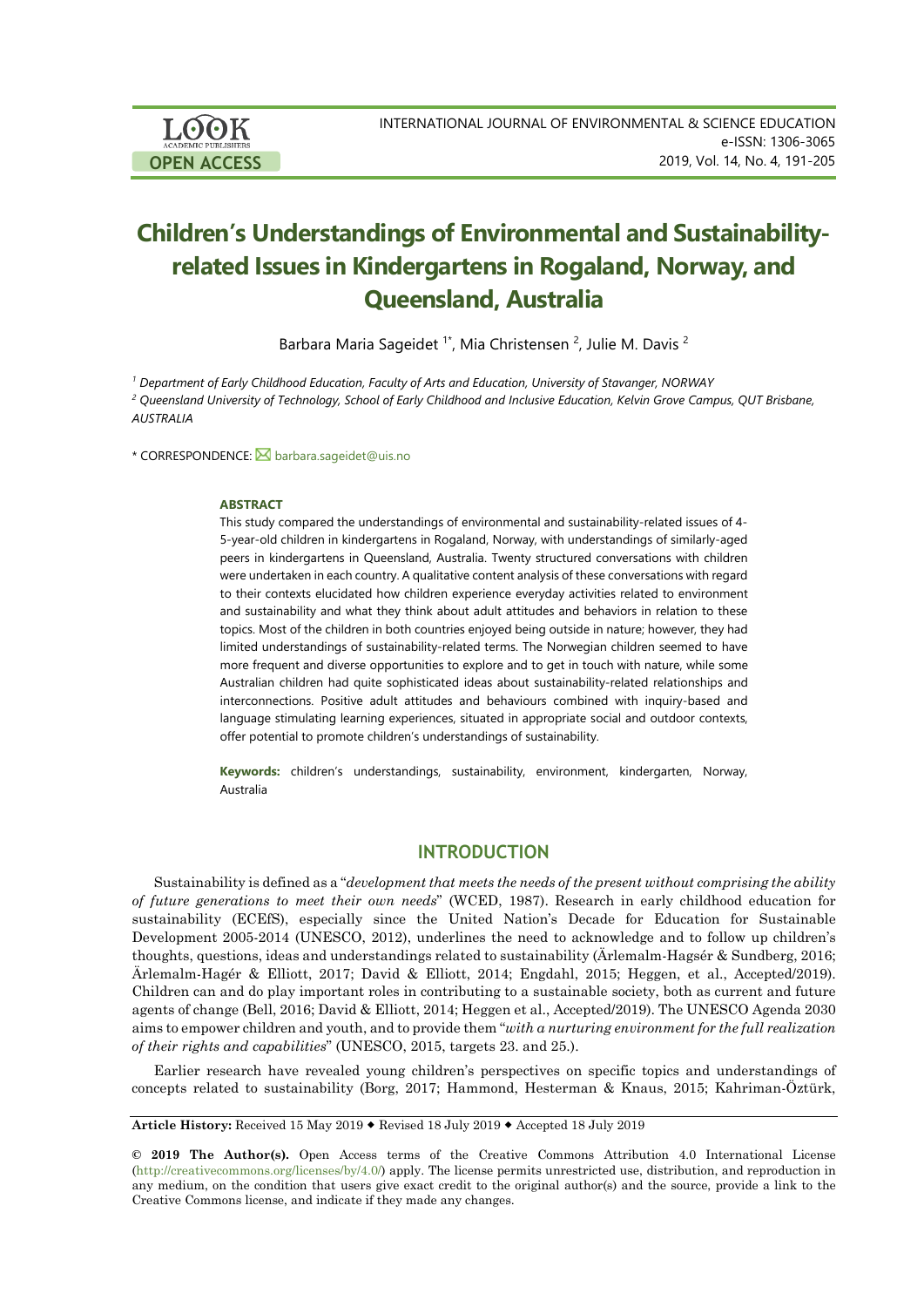Olgan & Güler, 2012; Kos, Jerman, Anzlovar & Torkar, 2016; Palmer & Suggate, 2004). A further uncovering of young children's perspectives may provide kindergarten teachers with valuable feedback related to their sustainability related programs, and may assist in the development of memorable activities and practices that ultimately strengthen children's active participation in sustainable development initiatives both now and in future. This study aims to discover kindergarten children's experiences of everyday sustainability-related activities, and their perspectives on sustainability-related issues.

This study compared the understandings of sustainability-related topics amongst young children (4-5-yearolds) in two different kindergarten environments, one from Rogaland, Norway, and the other from Queensland, Australia (Sageidet & Davis, 2014). Based on guided conversations with twenty children from each of the two countries, this study elucidated how children experience and understand everyday activities related to sustainability, what they think of adult attitudes and behaviors in relation to sustainability, and how the children's feedback may be used to develop and follow up on sustainability-related educational programs in the kindergarten.

# **CONTEXTUAL BACKGROUND**

## **Norway and Australia**

Both Norway and Australia have a child-centered approach to early childhood education, based on sociocultural theory (Vygotzky, 1986), that views the child as an active, capable and competent change agent (Weldemariam, et al., 2017). Both national early childhood education curricula meet international standards outlined by the OECD (2006).

Each countries' Early Childhood Education Frameworks also have clear and explicit integration of sustainability, including values related to social responsibility, respect for and care of the environment, and the embedding of sustainability in daily practices (DEEWR, 2009; Ministry of Education & Research, 2017).

However, the Australian Framework (DEEWR, 2009) deviates from the Norwegian document by recognizing children as future citizens, while 'sustainability as a core value' is specific to the Norwegian Framework (Ministry of Education & Research, 2017). In both countries, many kindergartens are working more-or-less with sustainability-related learning activities, and along with their comparable economic status and standards of living, these countries have similar challenges for developing of such practices (David & Elliott, 2014; Sageidet, 2016).

Norwegian kindergartens have long traditions of outdoor education (Fjørtoft, 2001), and some are inspired by the philosopher Arne Næss' deep ecology philosophy (Næss, 1989, Sageidet, 2014a). Sustainability practices such as recycling, supporting projects for children in developing countries, or specific projects for the 'green flag' certification, have been strengthened along with the Norwegian government´s strategy for the promotion of science education, 2015-2019 (Ministry of Education & Research, 2015; Sageidet, 2014a).

In kindergartens in Queensland, Australia, recycling and gardening with the children are common practices, while activities in nature outside of the kindergarten boundaries perhaps occur less frequently, though this is changing as movements such as bush preschools gain traction (Elliott & Chancellor, 2014). In the often drier Queensland climate, kindergartens, preschools and daycare services, and the curriculum documents that support these educational programs, commonly facilitate water play, and also encourage the children to be aware of water being in short supply (Sageidet, 2014b). 'Belonging, being and becoming' is Australia's first ever Framework for early childhood education (DEEWR, 2009). It builds on an inquiry based learning approach, facilitating learning experiences that enable problem solving, exploring, expression of children's own ideas and theories, and investigation of complex concepts (DEEWR, 2009, p. 35; Sageidet, 2014b).

#### **Children's Understanding of Environmental and Sustainability-related Issues**

Research on young children's understanding of specific topics or concepts related to sustainability and the environment is increasing, but still somewhat limited. Kambouri (2016) underlines the importance for teachers to understand children's (pre)conceptions and notions, in order to help them to develop their understandings. A longitudinal study (Palmer, 1995, Palmer & Suggate, 1996, 2004) asked 4-10-year-old children about their understandings of sustainability-related topics including waste materials and global warming. They found that the youngest participants demonstrated both basic understandings and misconceptions. Interviews with 36 kindergarten children about their ideas related to the economic, social and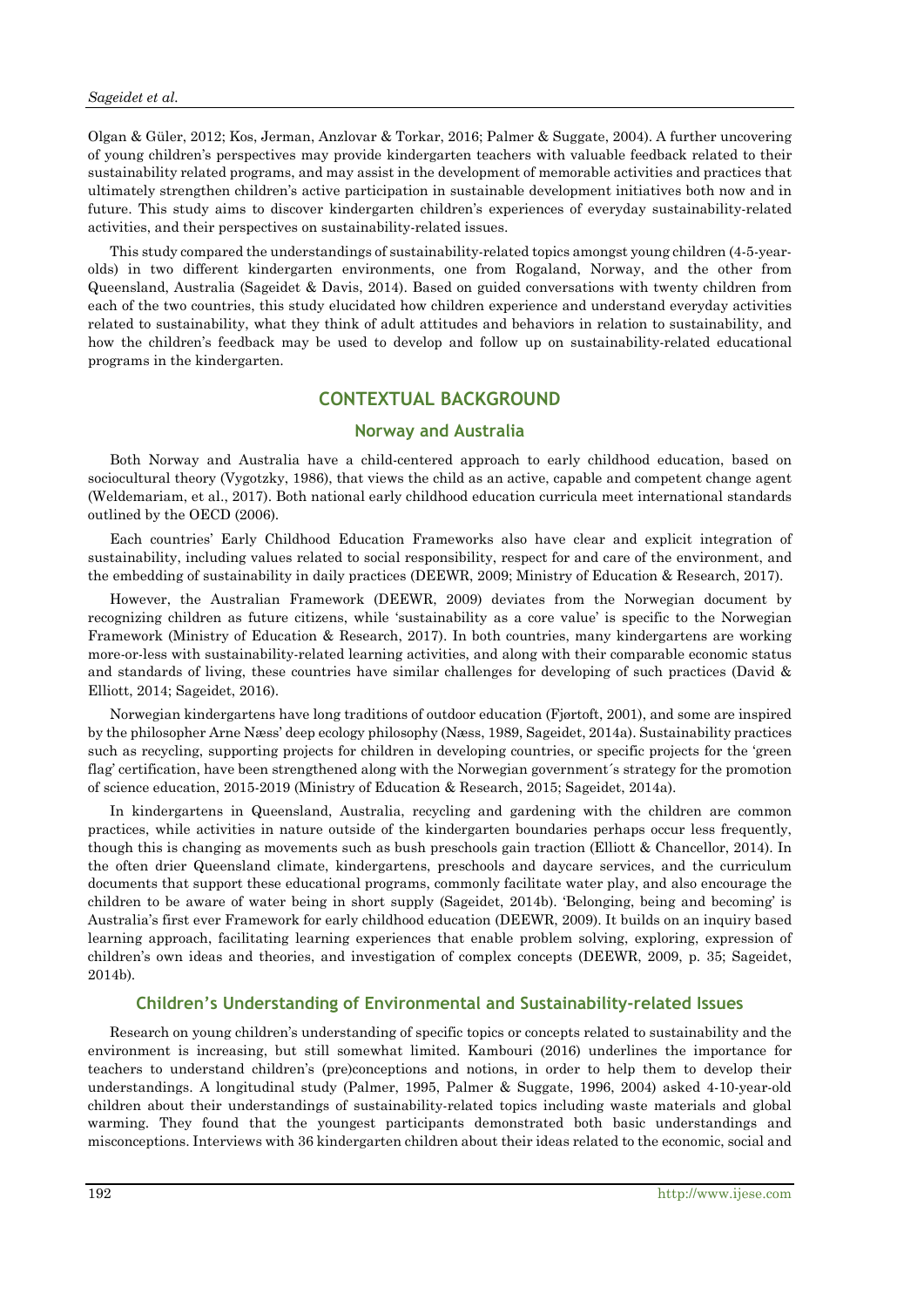ecological dimensions of sustainability (Kahriman-Öztürk, Olgan & Güler, 2012), revealed that the children had difficulties understanding concepts such as: "rethink", "reflect" and "redistribute". However, the children did understand more concrete concepts such as: "reduce", "reuse", "recycle", and "respect". Hammond, Hesterman, and Knaus (2015) discussed poverty and differences in the content of people's refrigerators with 6-7 years old children. The children's theorizing about the reasons for peers' poverty revealed clear associations between work and money and a family's capacity to provide food. Interviews with 5-6 years old children (Kos, et al., 2016) revealed an initially low understanding of connections between actions, for example, walking instead of driving, or turning off the tap, and their effect on the environment. However, the children developed their understandings as a result of being involved in activities that helped them to make the connections.

# **THEORETICAL FRAMEWORKS**

#### **Participative and Active Learning**

This study builds on social-constructionist theories (Lave & Wenger, 1991; Vygotzky, 1986) that underline the importance of practical activities and social contexts to promote learning processes in young children, including learning processes for sustainability transitions (Bell, 2016). Formal, informal and unintended contextual learning occurs through participation in social contexts, and the curriculum can be visible through children's perceptions. Children seek meaningful relationships and try to make connections to their prior knowledge (Lave & Wenger, 1991; Vygotzky, 1986).

Human's and children's 'understanding' entails having a continuously developing mental model, or cognitive structures, that represents the structure of a concept or phenomenon and can be transferred from one situation to another. A mental model is a representation that provide a workspace for mental operations, and can generate predictions about the world (Halford, 2014, p. 238). Vygotzky (1986) emphasized the importance of language in this connection, while Hope, Schachter, and Wasik (2013) underlines that communication with engaged adults contributes to increase the vocabulary of even very young children. Listening to the children's voices, appreciation, acknowledgment and respect is necessary to ensure children's agency and active participation in decision-making and action taking (Engdahl, 2015; Engdahl & Rabušicovás, 2011; Johansson, 2011). Children have distinct perspectives or frames of reference, and unique differences, and the concepts they understand, have a strong influence on their developing of strategies, skills, and competences (Halford, 2014). Children's perspectives are essential to kindergarten teachers' reflections on their own work, and to the development of inclusive activities and practices that are understandable for children (Davis & Elliott, 2014).

# **Children as Global and Ecological Citizens**

Global citizenship education is a political, ecological, economic, social and cultural way of understanding, acting and relating oneself to others and the environment in day-to-day contexts, based on universal values, responsibility, the youths' active participation, critical thinking, and a sense of belonging to a broader local and global community and common humanity (Lee & Fouts, 2005; UNESCO, 2014). The concept includes cognitive skills, socio-emotional skills, and behavioural skills for humankind to learn how to live more sustainable on this planet, and outlines a holistic and transformative approach (Bell, 2016; UNESCO, 2014). The UNESCO (2014) document on 'Global citizenship education', outlines a holistic approach, and underlines the global community's responsibility to preserve the planet Earth (UNESCO, 2015; cf. Næss, 1989). As members of the ecological system of the planet, together with all other biotic participants, ecological citizens are critical of the ways how humans use and share resources and recognizes intergenerational equity issues (van Steenbergen, 1994; Dean, 2001; cf. WCED, 1987; UNESCO, 2015).

The literature relates children's environmental development to experiences and sustainability-related learning activities in nature (Ärlemalm-Hagsér & Sundberg, 2016; Davis & Elliott, 2014; Fjørtoft, 2001). Thus, children with an active identity as ecological citizens may feel an initial sense of belonging to our planet, including the more-than-human world, and may develop a desire of care, solidarity, curiosity, and knowledge (Bergersen, 2016; Davis & Elliott, 2014; Heggen et al., Accepted/2019; Weldemariam et al., 2017). This may promote children being and becoming active and informed members in a sustainable society (Heggen et al., Accepted/2019). Ecological citizens have the right that provide for the protection of the individual against the effects of pollution and environmental degradation (Dean, 2001; UNESCO, 2015). According to Lave and Wenger (1991), 'newcomers' (for example children) in a community of learners, have a role as agents of change, both on the level of personal development through engaging in existing practices, and through the establishing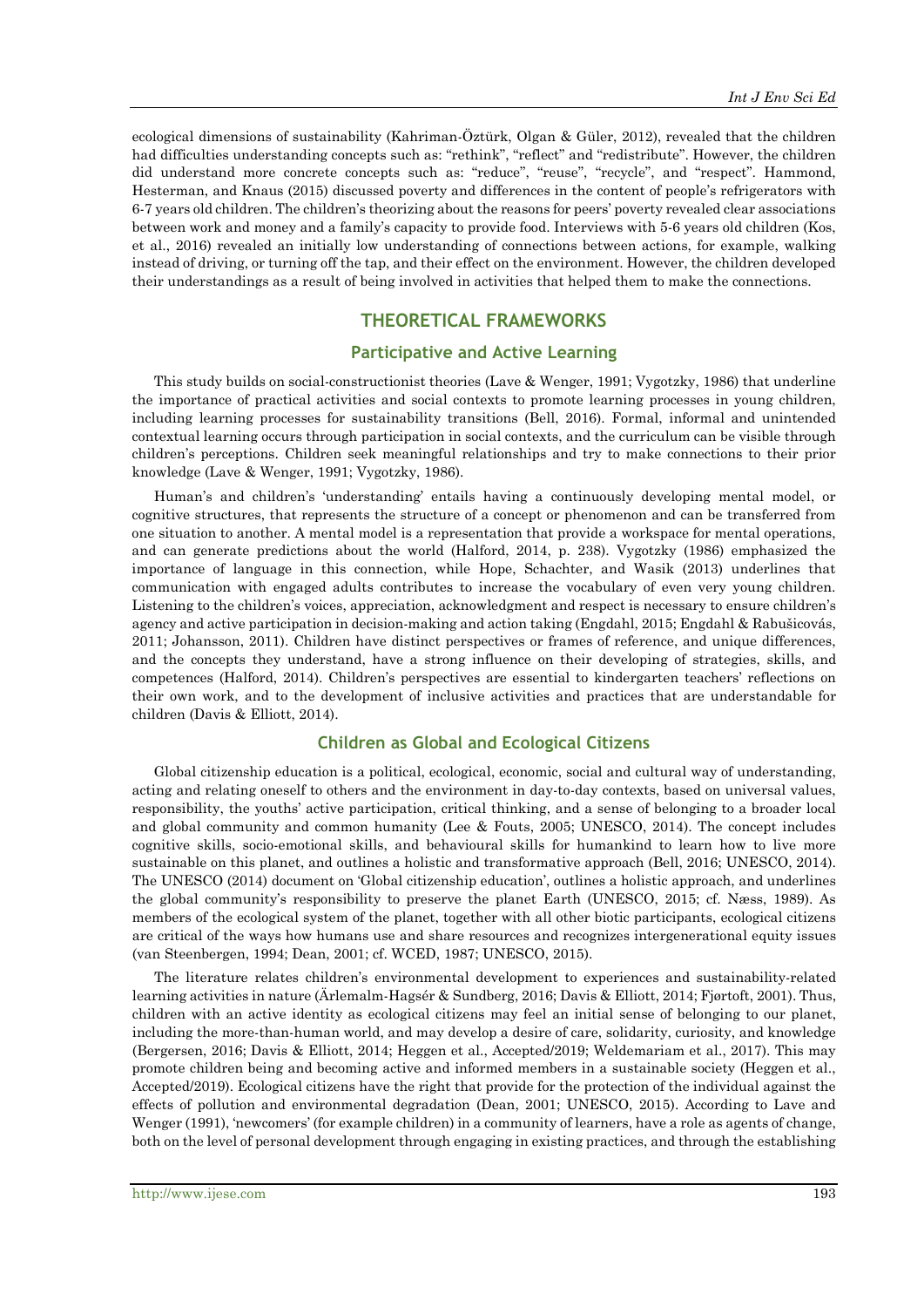of their own identity as future members of the community (Lave & Wenger, 1991, p. 115). This community may be the group in the kindergarten, or the broader community of global ecological citizens. Heggen et al. (Accepted/2019) explored children's ecological citizenship through an interdisciplinary focus on sociocultural activities in nature, inquiry based social and ecology learning, play, curiosity, children's literature, and gardening as a local possibility for social, ecological and sustainability learning (cf. Bell, 2016; Desmond, et al., 2004; cf. Sageidet, 2014b).

# **METHODOLOGY**

# **Research Question**

This study sought to explore the research question: How do 4-5-year-old children from Rogaland, Norway, and from Queensland, Australia, experience and understand sustainability-related topics and activities in their kindergartens?

#### **Study Process and Data Collection**

This qualitative study involved 40 guided, structured conversations (Clark, 2017; Clark et al. 2014; Mayring, 2014) with 20 children aged 4-5-year-old from three kindergartens in Rogaland, Norway, and 20 children from three preschools in Queensland, Australia. Both preschools and kindergartens are referred to as "kindergartens" for this study. All the participating kindergartens had a focus on sustainability, including recycling and gardening programs. Regarding research participation, the centers sent out information to parents, who were invited to discuss and decide, together with their child, whether to give their permission to participate in an interview or not. The study, the information material for parents, and a conversation guide has been approved by the Norwegian Center for Research Data (NSD), and the Australian University's Human Research Ethics Committee (UHREC).

The researchers understand themselves as co-learners, embedded in their own sociocultural framework, when spending time with the children in their kindergarten settings ahead of the conversations, when listening to the children, as well as during the data analysis (Clark, 2017; Clark et al., 2014; Vygotzky, 1986).

One of the Australian researchers conducted the conversations with the children in Australia, while the Norwegian author conducted the conversations with the children in Norway, both using a conversation guide (see 'Methods and analysis'). The researchers spent considerable time with each child for becoming acquainted prior to the guided conversation, and they respected each child's agenda in relation to the duration and location of the conversation. Each conversation with each child lasted approximately 20 minutes. Each child met the researcher in a known setting in her/his kindergarten, together with a known kindergarten teacher. Each child was introduced to the study's purpose and to the use of audio recording. If any signs of discomfort for the child were recognized for example feelings of stress or anxiety, or inconvenience for giving up time from play, the conversation would be terminated. The child could withdraw at any stage of the research process. The children's responses were audio-recorded, and later transcribed under pseudonyms. All information was handled confidentially and individual identifiers were permanently removed after the data collection. The data were collected from 2014 to 2016. The kindergarten staff contributed with organizational help, but this study did not consider any information they gave related to the interview questions, because the intent of the conversations was not to "check" whether the children's responses were "right" or "wrong" (cf. Kahriman-Öztürk, Olgan, & Güler, 2012; Miller et al., 2014).

#### **Methods and Analysis**

This study used a structured conversation guide with questions, while the phrasing could vary in each conversation (cf. Mayring, 2014, p. 57). Key areas for ethical considerations include the active listening to, and respecting the children's verbal and nonverbal individual expressions and reaction; the rephrasing of questions if necessary to make them understandable for each child; paying close attention to adapting the conversation context to ways that seem to make sense to and be comfortable to each child (Clark et al., 2017). For example, some children preferred to 'guide' the researcher to specific places during the conversations.

All 40 conversations were analysed by use of directed and summative content analysis (Hsieh & Shannon, 2005). In an approach to further develop fragmented earlier knowledge, the study explored qualitatively the contextual use of words and the conversations' content, thereby, including quantitative aspects and numerical data, and their underlying meaning (Hsieh and Shannon, 2005; Mayring, 2014). The study tried to be aware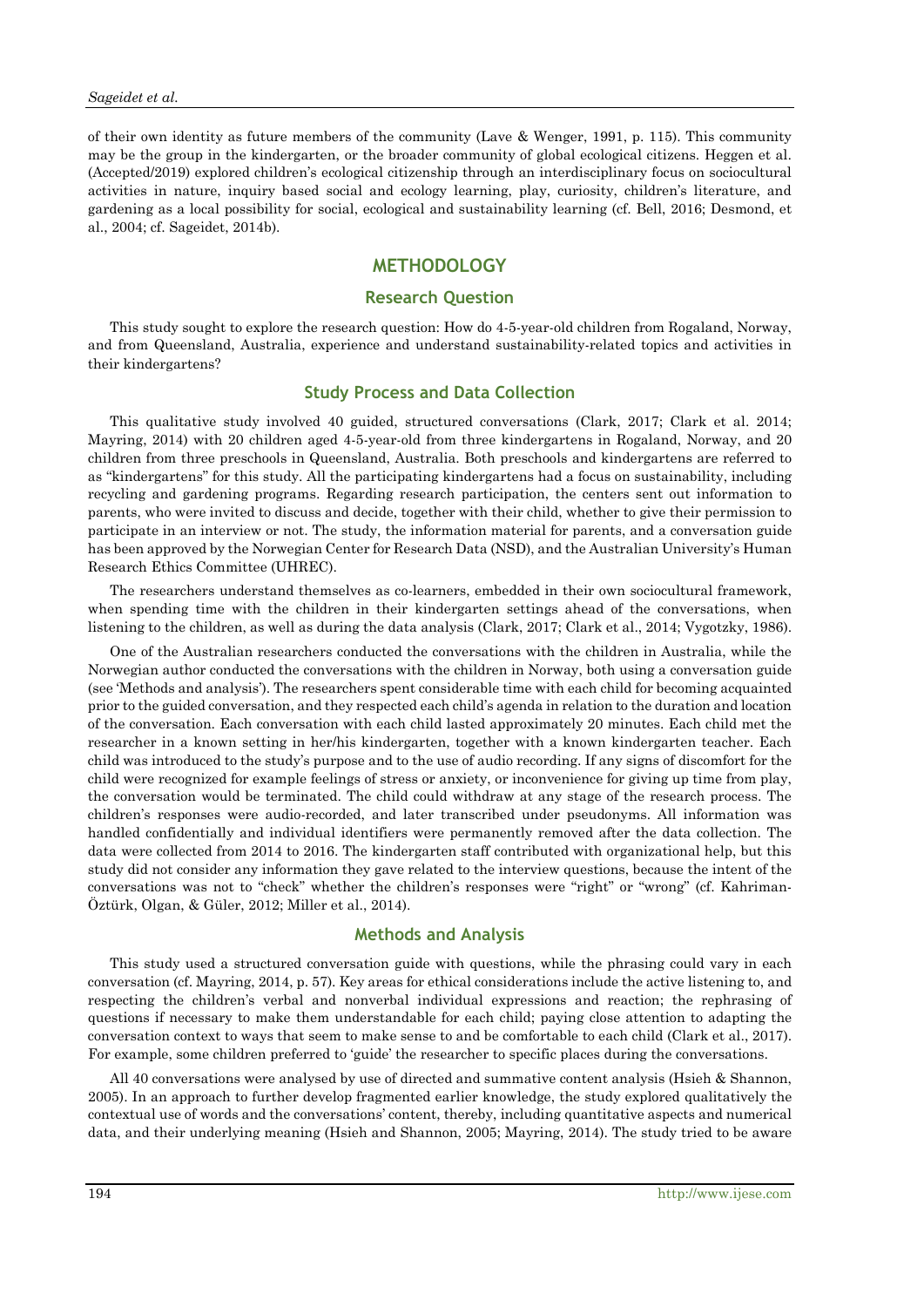|                                                        |     |    |                | Norwegian children Australian children |                |     |
|--------------------------------------------------------|-----|----|----------------|----------------------------------------|----------------|-----|
|                                                        | yes | no | ind            | yes                                    | $\mathbf{no}$  | ind |
| Do you like to be outside?                             | 13  | 4  | 3              | 13                                     | 5              | 2   |
| Do the adults in your kindergarten like to be outside? | 17  |    | $\overline{2}$ | 16                                     |                | 3   |
| Do your parents like to be outside?                    | 14  | 3  | 3              | 13                                     | 4              | 3   |
| Do you know what rubbish is?                           | 19  |    |                | 20                                     |                |     |
| Do you sort or collect rubbish in your kindergarten?   | 13  | 5  | $\overline{2}$ | 17                                     | $\overline{2}$ |     |
| Do you sort or collect rubbish at home?                | 10  | 4  | 5              | 15                                     |                | 3   |
| Do you think we should try to use less water?          | 11  | 7  | 2              | 16                                     |                |     |
| Do you think we should try to use less paper?          | 6   |    |                | 12                                     | 5              | 3   |
| Do you think we should try to use less electricity?    | 10  | 4  | 6              | 14                                     | 4              | 2   |
| Do you have a garden in your kindergarten?             | 13  | 7  |                | 20                                     |                |     |
| Do you know the meaning of the word "compost"?         | з   | 16 |                | 12                                     |                |     |
| Do you separate compost in your kindergarten?          | 8   | 5  |                | 13                                     |                | 6   |
| Do your parents take care of nature?                   | 10  | 4  | 6              | 16                                     |                | 3   |
| Can children take care of nature?                      | 10  | 9  |                | 14                                     |                | 5   |

#### **Table 1.** Overview of some of the children's answers

(Abbraviation: ind = indefinite; that is to say the children didn't know or didn't answer or both)

of the researchers' preunderstandings and preconceptions, that is to say their professional and cultural perspectives and personal biases, including (unconscious) expectations and beliefs, and power resources (Mayring, 2014, p. 49; Bae, 2005). These may influence the reflective act of interpreting (Mayring, 2014).

Within a descriptive qualitative research design (Mayring, 2014), the themes 'being outside in nature', 'recycling and conservation', 'garden use and composting', and 'learning about nature and taking care of nature', derived as deductively-formulated categories from the researchers' perspectives on the theory of intertwined ecological, economic and social dimensions of sustainability (UNESCO, 2012), inspired by earlier studies (Kahriman-Öztürk, Olgan & Güler, 2012; Mayring, 2014, p. 12; Palmer & Suggate, 2004). Inspired by the same earlier studies, in addition to the researchers own practice observations, theme-related questions were devised for the conversation guide (cf. Clark, 2017), addressing sustainability in children's everyday life in their kindergartens, including some home settings. Thereby, kindergarten and home were acknowledged as interrelated parts of the children's everyday life and sociocultural contexts (cf. Vygotzky, 1986).

These theme-related questions (see 'Analysis and discussion') were then used as subordinate coding categories for the analysis. The three-step analysis process started with a thorough familiarizing with the data through multiple reading in order to understand the children's experiences and perspectives, and to identify 'deep' information from the personal conversations (Creswell, 2005). In a second step, the predetermined categories were critically re-checked, considering the data and the (revised) theory, and extended by giving new codes to conversation units that could not be categorized (Hsieh & Shannon, 2005; Mayring, 2014). During the final step of analysis, by working through and coding the transcribed conversations, another focus was set on identifying content-related arguments, while possibly procedurally-emerged arguments were critically reevaluated, to maintain validity (cf. Mayring, 2014, p. 41). The results from Rogaland, Norway, were then compared with those from Queensland, Australia, with the researchers being aware that this directed approach may imply a tendency to find theory supportive evidence rather than non-supportive. Also, some children might feel motivated to answer in a certain way, to please the researchers (Hsieh & Shannon, 2005; Mayring, 2014).

The results were presented in a form of brief sketches, similar to narratives (Chase, 2013). In order to provide an overview, the children's positive or negative responses to some of the questions are summarized and visualized in a table (**Table 1**).

## **RESULTS AND ANALYSIS**

#### **Theme 1: Being Outside in Nature**

## *Questions: Do you like to be outside? What are you doing outside?*

Most of the Norwegian children liked to be outside, and thought that the adults in their kindergartens and their parents would also like to be outside (**Table 1**).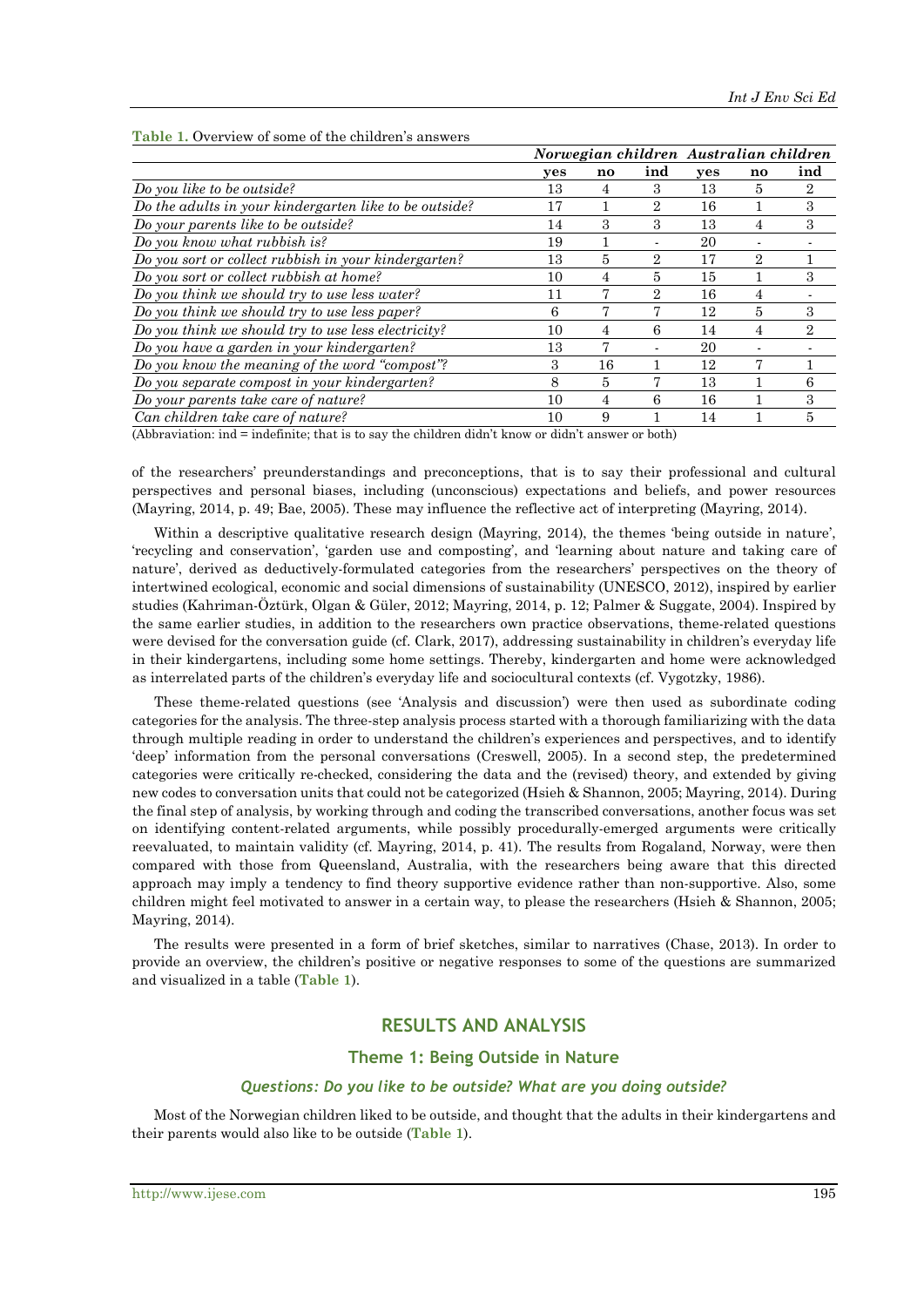#### *Sageidet et al.*

To elaborate on the data from the Norwegian children, Sondre, Brage and Solveig definitely did not like to go for a walk. Sondre explained that this was boring and that he gets tired and sore feet. He preferred to go to a museum or to the beach. Solveig preferred to be inside, even though she attended a nature kindergarten. Howard liked to be outside, because then, "We can do something more fun, and we can do just what we like to do". Nine of the children enjoyed being outside because they can do it together with friends. Torbjørn is ambivalent to going for walks, since he then may not be with friends. He preferred to have a popcorn party. Tobias did not like being outside because it is cold. He did not like walks to the woods, because he is afraid of falling off a tree. Four boys and one of the girls especially liked to climb trees. Håkon liked to pick flowers and to find rats in the woods. Torbjørn said, "I like to go to the beach, to the sea, for to catch shrimps and fish". Howard remembered from an excursion, "There was something which looks like a bird leg, but it was not, it was bird dropping, and that I did not liked so good".

Five of the 20 children described a walk, an excursion or a boat trip as their favorite activity, for six of the children this was birthday parties, while the others mentioned cycling, swinging, hopping, climbing in trees, playing with sand or a friend, preparing food, drawing, collecting, sorting, making soap bubbles, reading, and having school preparation activities. For Howard a drama activity was his favorite, when he and a friend of his were riders. For Ingrid and Solveig their favorite thing to do was the recent fire emergency trainings in their kindergarten. Tuva said that her parents like to cycle with her outside, while most of the Norwegian children had little to tell about their parents with regard to outside activities or preferences.

Most of the Australian children liked to be outside and thought that the adults in their kindergartens and their parents would also like to be outside (**Table 1**). Sally liked running and skipping outside, but she did not like the sun getting in her eyes when she was looking at the sun. Melvin liked playing outside, with bikes or hide and seek. Susan liked picking flowers. Hannah preferred to go for a walk when she is outside, while Lizzy liked jumping. Oliver liked to make a special rocket outside, Evelyn and Sarah liked to make volcanoes in the sand pit, while Jacob liked to find fossils in the dirt. Edward is afraid of the lizards outside, "because they bite you".

Favorite outside activities for seven of the 20 Australian children included playing with games, sand or water play, and painting. Peter liked best to work with wood; Evelyn liked to play by the trees, while Oscar and Henry liked best to build bush cubby houses. Mary and Lizzy liked helping and tidying up. Writing, looking after snakes, picking up rubbish, watering the garden, and flushing the toilet were favorite activities for five other Australian children.

Three of the Australian children believed that the adults in their kindergarten like fresh air, trees, and doing the garden. Susan told that her parents prefer to be outside or inside, respectively. Seven of the children told that their parents like to play together with them outside. Henry told that his parents like to move rocks and cut off tree branches together with him. Five children thought that their parents like to work in the garden. One of them told that her mother uses to put clothes on the line outside. Peter commented that his father likes to be outside because he always thinks about building something.

## **Theme 2: Recycling and Conservation**

#### *Question: Do you know what rubbish is?*

Nearly all of the Norwegian children could comment when asked about rubbish (**Table 1**), and nine answered that rubbish is 'what we put in the bin'. Other suggestions were: paper, damaged or ugly things, cardboards, food, corks, diapers, yoghurt, glass, old socks, and old fish. Howard explained, "Rubbish is something that we can throw into the bin, so the removal van will come and put it into a rubbish machine, so it gets away". Mette explained that rubbish is "something which animals cannot accept... Fishes does not bear plastics". Two boys answered that rubbish is something dangerous for nature. Solveig from the nature kindergarten stated, "those who throw rubbish on the floor, have to pick it up again".

All of the Australian children knew about rubbish (**Table 1**), and ten associated rubbish with plastic, while six children referred to boxes. Other suggestions were: straws, food, banana skins, orange skins, tin things, glass, milk and bottles. Lizzy stated that rubbish is "stuff that you don't use any more. And you put them in the trash cans, and then they get used for something else". Melvin said, "rubbish is to recycle…". He explained that you can make paper into new paper. Two of the Australian children believed that rubbish is something people don't like or don't' use. Susan explained, "rubbish can blow away in the wind and go into the water and then it will flow on top and a turtle might eat it". Oliver pointed out that "plastic bags…can make creatures very sick in the water, in the sea or the lake… don't give them to animals". Henry told, "*It's like when you get*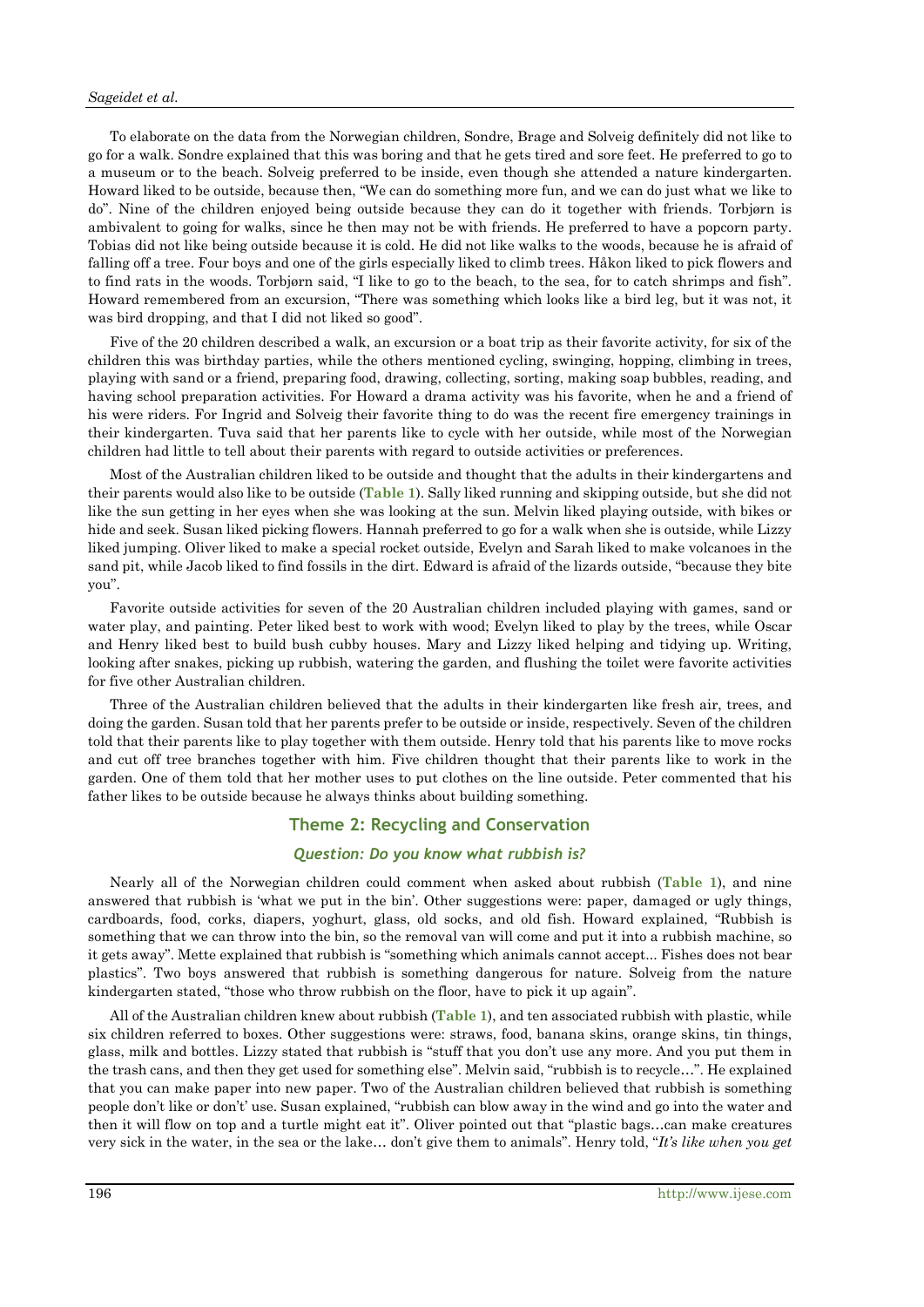some food and it's covered with something or you've got something and there's like a wrap around it. And when you're at the sea and you've got a plastic bag, don't drop it in the sea....If the animals drink it or eat it or go *near it, they can die*".

#### *Question: Do you sort and collect rubbish in your kindergarten and at home?*

More than half of the Norwegian children answered positively to this question (**Table 1**), but only few of them had further comments or explanations to this question. Alma explained, "yes, when we have had group time, ... metal shall be collected, not into the same bin, ...we have had many [different] bags... [but] we put everything in the same bag".

Most of the Australian children said that their kindergartens sort and collect rubbish (**Table 1**). Eleven of the children associated the question with recycling. Three of the children told that they have a worm farm in their kindergarten. Sally explained that her kindergarten's worm farm is for scraps, and they have chicken bins for crust, a recycling bin for paper and a rubbish bin. Hannah reported that they do not have different bins at her kindy, but that the rubbish "gets recycled around". Hannah told about her home; "last week I helped the turtles because there were some rubbish in the sea and we got the rubbish quickly". Susan told that "a truck comes along and picks up the bin, …"

#### *Question: Do you think we should try to use less water, paper, and electricity?*

**Table 1** gives an overview of the Norwegian children's answers. Tuva told that her mum and dad used to say "don't use all the water". Mette told, "we drink water from the sea, and there is a lot of salt in the sea, and so suddenly, there will be no sea longer, and so we will not have water any more". Solveig told, "in our family, everybody should have a shower, but Emma used all the warm water, so the others had to have a shower with cold water….but the water is never empty". Elisabeth said, " if the water is empty, so we do not have water to drink. ... When we have had a shower, the electricity had gone, so mum could not have a shower".

Sondre and Ingrid pointed out that we need electricity for the light and the iPad. A boy said, "Electricity is just going on". Alma and Torbjørn associated this concept with saving teddy bears or sweets, respectively. Brage said that his mum saves money for a house. Solveig explained that when we use all of the battery, there will be nothing left, and we do not have any electricity any more.

**Table 1** gives an overview of the Australian children's answers. Alice explained, "We have to save the water and the electricity because we have to pay for it". Sally said, "We should save the electricity... Because you might waste a lot of water and you might watch a lot of TV". Evelyn explained, "we should not waste water because then you'll die", Sarah, Jacob and Lizzy thought about saving food for to eat it later. The Australian children had less comments on this issue than the Norwegian children.

#### **Theme 3: Garden Use and Composting**

#### *Question: Do you have a garden in your kindergarten, what grows there, what do you like to do there?*

A numerical summary of the Norwegian children's answers to this question is also shown in **Table 1**. Some children from the same kindergartens gave different answers to the question whether their kindergarten had a garden. All but two of the children from Norwegian kindergartens spoke about the plants in their kindergarten gardens: flowers (6 answers), leaves (5 answers), plants (3 answers), redcurrants (2), plum and apple trees, carrots, cress, tomatoes, and sunflowers. All but one of the children said that they liked to be in the garden, but four children did not answer. Eleven of the children mentioned watering the plants, nine of the children mentioned planting, and five of the children mentioned playing as their favorite activities in a garden. Torbjørn said that he likes to eat seeds.

All of the 20 Australian children knew that they had a garden in their kindergarten (**Table 1**). In these gardens grew: strawberries (8 answers), tomatoes (5 answers), carrots (4 answers), lettuce (3), bananas (3), pineapples (2), blueberries, flowers, radishes, zucchini, corn, oranges, beans, and parsley. Apart from one child, all children expressed that they like to be in these gardens. Susan, Alice, Jacob, and Howard said that they liked to play in the garden. Hannah liked to work in the garden, she told, she likes to "put seeds in and put water". Evelyn and Mary also like planting and watering. Sarah said that she likes "dig holes for the plants". Edward liked to help with the garden. Kate and Isabel liked to pick flowers and tree branches. Lizzy told about a chicken garden at her kindergarten, "They grow eggs, but it's not like plants". Sally told, "I like watering and I like to collect eggs". Peter and Oscar said that they liked patting the chicken and collecting the eggs.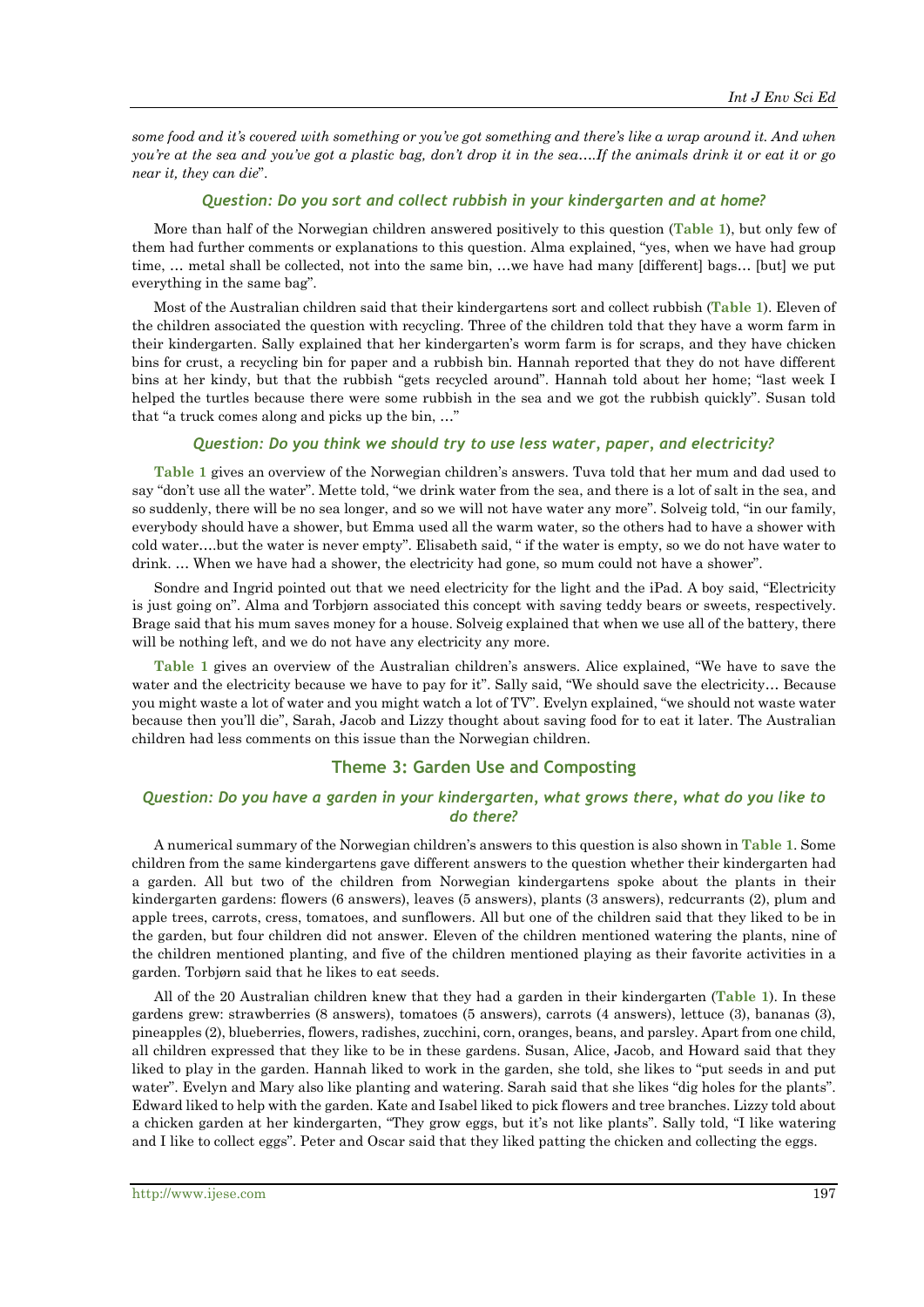# *Questions: Do you know the meaning of the word "compost"? Do you separate compost in your kindergarten or at home?*

Only three of the Norwegian children knew the term "compost" (**Table 1**), while four of them tried to provide an answer but revealed a misunderstanding. Stian described compost as "old leaves and old food". Hilde explained compost as "such glass pieces, bad fish". Less than half of the children knew that their kindergarten separates food garbage (**Table 1**). Ingrid commented that she has planted carrots and tomatoes at home. She likes to play and to cycle in the garden, and having fun.

Twelve of the Australian children shared comprehensive understandings of compost, and thirteen of them reported that their kindergarten separated compostable materials (**Table 1**). Melvin defined compost as, "It means you put stuff on the garden". "It means that you can put in onto plants and they stay alive," answered Alice. Henry and Lizzy associated compost with food scraps. Sally explained, "I put [food scraps] in the compost…worms eat them and make worm juice…It makes the garden grow". Peter explained, "Worms eat it, Worms live in compost….we put it around our banana trees…". Eight other children related the worms and worm bin with compost. Susan, Alice, and Jacob explained that c**o**mpost gets into dirt.

#### **Theme 4: Learning about Nature and Taking Care of Nature**

#### *Question: How do you think nature can be destroyed?*

Most of the Norwegian children had no suggestions about how this could happen. Several children associated the question with picking up waste/not to throw away waste (in the woods), or with collecting bottles. Four children associated the question with trees that can fall down, three children with thunder, and one with fire. Jonathan knew that nature gives us air to breathe. Two of the children said, "people can be damaged".

Five of the Australian children answered that this could happen if nature is 'hit' or if people hit other persons. Three children related this question to rocks, and three to rubbish, and one of them said that "rubbish might blow into the water and turtles might think that it might be a jellyfish and they just eat it. And it might get stuck. And they'll just flow up to the very top of the water, and then they'll die". Sarah answered "and Lizzy said that this is "like if a bad guy [...] have a gun and starts shooting".

#### *Questions: Do your parents take care of nature? How do they do this?*

Ten of the Norwegian children thought that their parents do take care of nature (**Table 1**). One of the boys said that his parents put things in the bin, and one of the girls spoke about how her parents do take care of nature by fishing together with her. She said "children are able to fish …".

Sixteen of the Australian children thought that their parents do take care of nature (**Table 1**). Two of the children associated this question with their parents work. Melvin said that his parents make the dinner, Edvard said that his parents pack away his toys, and Oscar said that his parents clean up. Three of the children answered that their parents would do some kind of garden work. Rose said that her parents, "like to help people, and [her] dad is a lifesaver". Susan pointed out that her parents, "when [a named relative] is dead, … are going to his grave and stick flowers on it". Henry, Kate and Isabel answered that their parents do take care of them.

#### *Question: Can you tell me about anything you have learned about taking care of nature?*

Only five of the twenty Norwegian children told what they had learned, for example names of trees, information about the woods, animals, poison fruits, how to pick up garbage, how to water plants, and how to feed cattle. None of the children would like to – or were able to provide any the details.

Fifteen of the twenty Australian children answered this question, providing examples such as: growing trees, to "make sure that [the environment] gets water and sun", don't step on plants, cleaning up, putting the toys where they are supposed to be, don't throw stuff at windows, and not putting rubbish on the ground. Three girls had learned about taking care of people. Isabel explained, "when people are doing naughty things, I just get them to stop". Ten of the Norwegian, and 14 of the Australian children thought that children themselves could take care of nature (**Table 1**).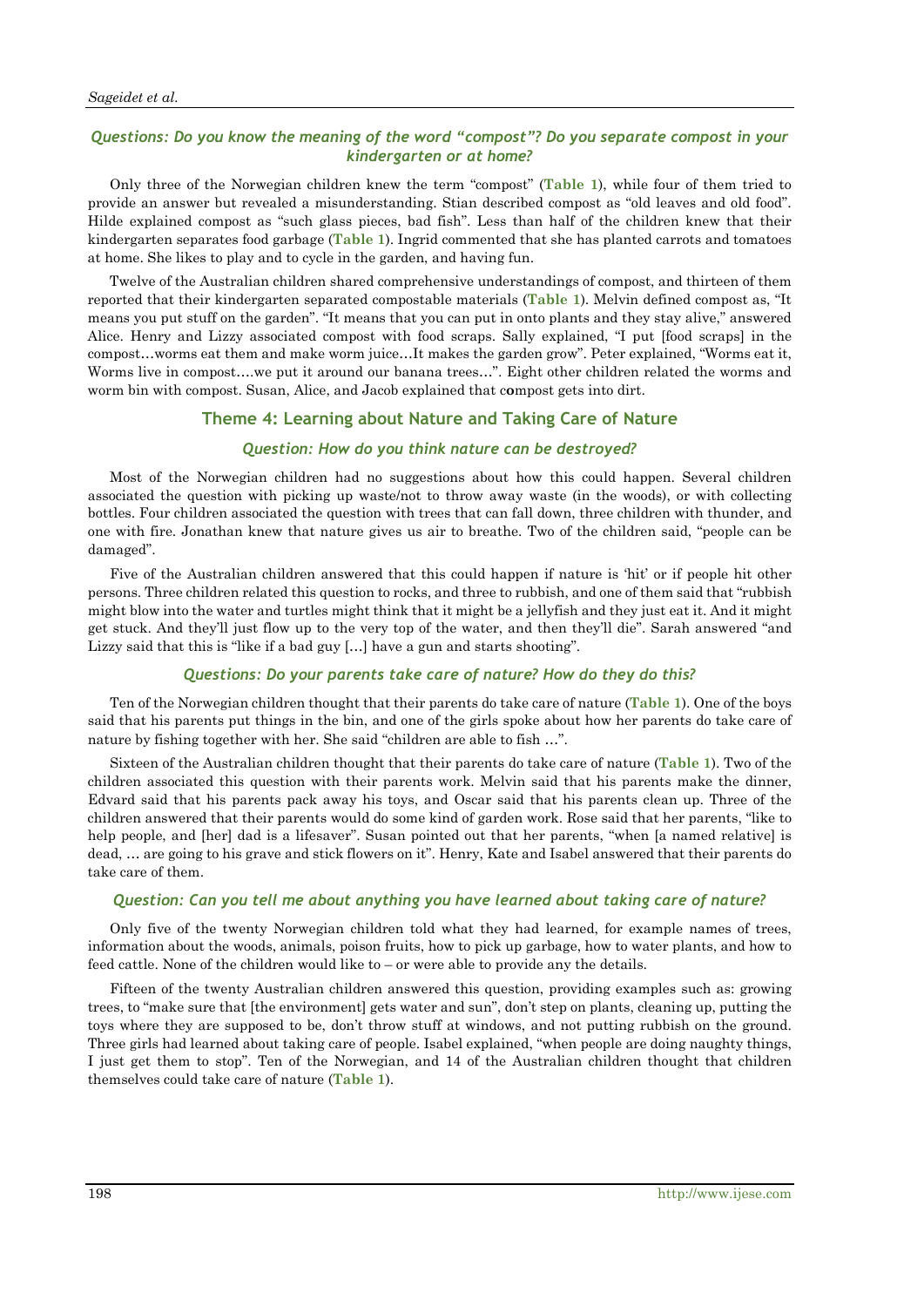## **DISCUSSION**

## **Children's Experiences of Being Outside in Nature**

There is a very similar distribution of outdoor versus indoor preferences among the children of both countries, in spite of different climates, cultures and histories. Most of the children in this study liked to be outdoors, but some children did not like it. The Norwegian children made more comments about longer walks outside of the kindergarten, and some of them did not like it, possibly because they have uncomfortable experiences with such walks. Kindergarten teachers should acknowledge children's unique differences, emotions, personal levels of mastery, and possibly different geographical or cultural frames of references about nature (Henson, 2003; Sageidet, Almeida, & Dunkley, 2018), and should help each individual child to develop her/his own personal relationship to nature and the outdoors (Fjørtoft, 2001; Henson, 2003; Ministry of Education & Research 2017). Several children from both countries emphasized being with friends and having fun as important in connection with outside activities.

Many Norwegian kindergartens have a strong focus on nature and outdoor activities (Fjørtoft, 2001, Sageidet, 2016), and children spent a lot of time outside. The outdoor activities, mentioned by the Norwegian children – such as climbing trees, finding rats or bird droppings, catching shrimps and fish, and picking flowers - seem to reflect that they have many and diverse opportunities to explore, and to be closely in touch with nature. This Norwegian tradition may inspire kindergartens, independent of country, climate or urban versus rural locations, to provide children with more opportunities to connect with nature and thereby to the more than human world (Næss, 1989; Sageidet et al., 2018; Weldemariam et al., 2017).

Playing with games, sand or water, and looking after snakes, are among the favorite outside activities for the Australian children. Some Australian children's statements such as making "special rockets" and "volcanoes", finding "fossils" or "working with wood", "picking up rubbish", and "helping and tidying up", may give the impression that the outdoor activities in Queensland's kindergartens possibly have a somewhat stronger relation to science learning and adult guidance (cf. DEEWR, 2009).

From a holistic, interdisciplinary and social-constructionist perspective, all of the 40 children's personal preferences have potential to help develop sustainable understandings (Bell, 2016; cf. Vygotzky, 1986; UNESCO, 2012, 2014). While putting their preferences in action, the children get opportunities for language development, problem solving, and the formation of thought constructs and cultural understanding (Hromek & Roffey, 2009; cf. Lave & Wenger, 1991). Some children's favorite things to do are exciting activities such as making soap bubbles, and having parties, drama play and fire emergency training. Hromek and Roffey (2009) explain that there is a "natural affiliation between children, play, and the desire to have fun" (Hromek & Roffey, 2009, p. 626). Social and emotional learning is related to well-being, an issue that is addressed by the third sustainable development goal (UNESCO, 2015), and may be related to the development of values, attitudes and everyday behaviors through global citizenship education (Hromek & Roffey, 2009; Lee & Fouts, 2005; UNESCO, 2014).

#### **Children's Understandings of Recycling and Conserving**

The children from both countries showed a fairly complex understanding of rubbish. About half of all children interviewed seemed to have an initial understanding of the term "recycling". Several of the children, mostly from Queensland, had advanced understandings of recycling, garbage, and food cycles in nature with their threatening consequences for animals.

Most of the Norwegian, and nearly all of the Australian children were knowledgeable about the rubbish collection and sorting at their kindergarten, but only half of the children in both countries were aware of such practices at home. Nevertheless, the statement of Alma, who sorted rubbish "… when [she] had group time…", seem to confirm that children may see occasional collecting or sorting of rubbish as a kind of categorizing activity, while regular recycling activities would make them familiar with it (Kahriman-Öztürk et al., 2012).

Saving of water was familiar to the children in Australia, where drought can impact upon the communities where the children live. The Norwegian children seemed to be uncertain about problems related to water use, as fresh water is an abundant resource in Norway. They seemed to be more familiar with restrictions on availability of warm water. Several children of both countries had some understandings of a need to save electricity, for example in relation to warming up water, having light, using electronic equipment, and saving money.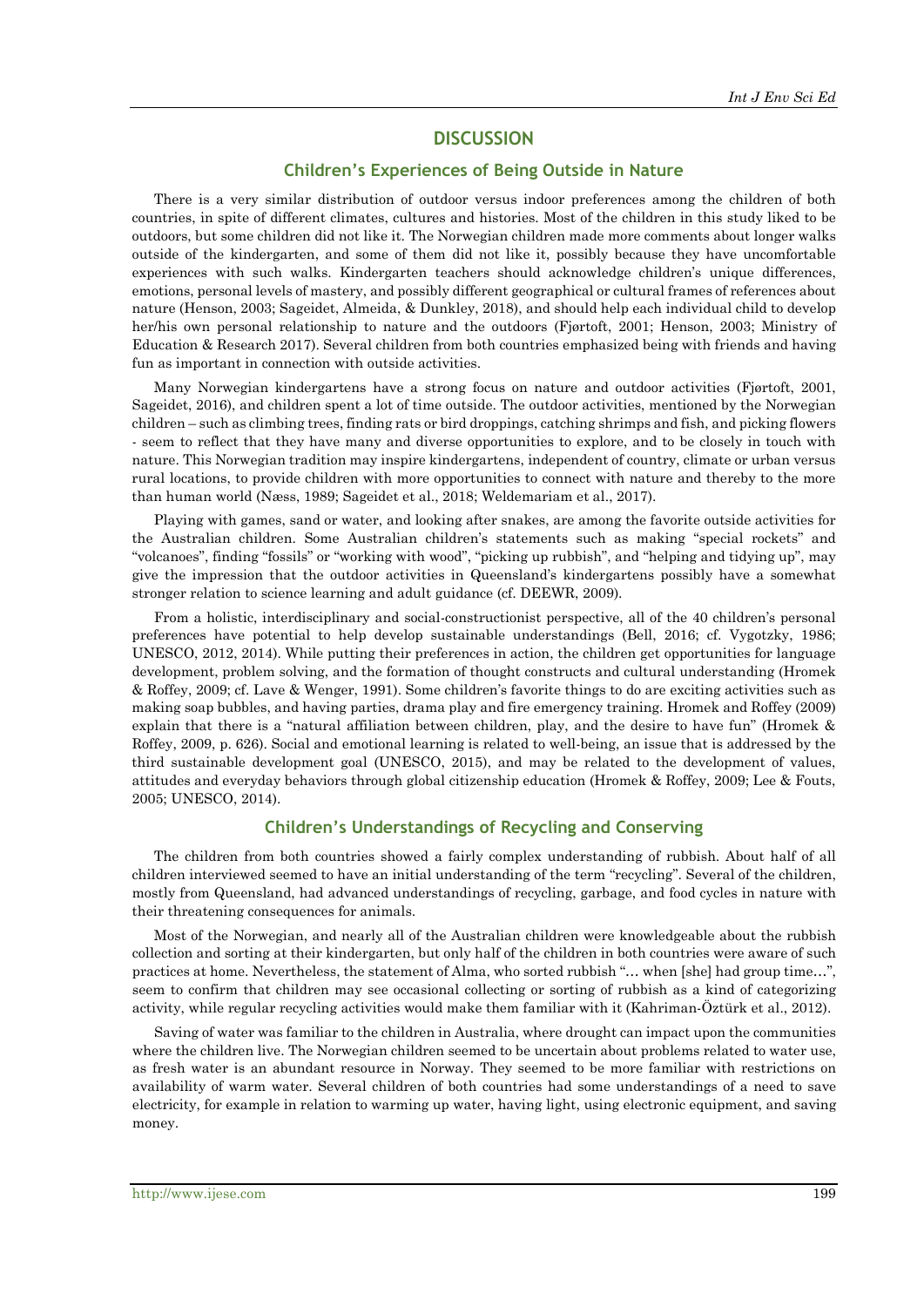#### *Sageidet et al.*

The Australian children seem to be a little more familiar with saving paper, but none of the children in both countries commented on this issue. Kambouri (2016) underlines the demanding role of early childhood teachers to respond to the children's conceptions, to develop their scientific understanding, and to encourage the children to share their ideas and to construct and develop their learning together (Ahi, 2017; Kos et al., 2016; cf. Lave & Wenger, 1991).

## **Children's Understandings of Garden and Composting**

Long periods during the year without gardening activities, may be one of the reasons why many of the Norwegian children seemed unsure whether their kindergarten had a garden or not. Some of the garden plants, mentioned by the Norwegian children – leaves, trees, grass - suggest a broad understanding of what was associated with a garden. Most of the Norwegian children liked to be in a garden: playing, watering, planting plants, and/or eating seeds. According to an earlier study (Sageidet, 2016), 60 % of the Norwegian kindergarten teachers had an interest for gardening, but they used it seldom in their kindergartens. Gardening in kindergartens is a rather slow upcoming trend in Norway (Sageidet et al., 2018), while it is common in Australia (Sageidet, 2014b). All the Australian children were sure about having a garden in their kindergarten, and nearly all liked to be there. Several children spoke about their involvement in garden work, or with their kindergarten's chicken coup. Fewer than half of the Australian children, but most of the Norwegian children, did not know what compost is, but some from both countries had a good understanding. More Australian than Norwegian children knew about separating food scraps at their kindergarten.

The children in this study do seem to seek meaningful relationships related to gardens (cf. Sageidet et al., 2018), and they make connections to their prior knowledge or – in the case of Lizzy and the growing "eggs" – they make connections to their own misconceptions (Henson, 2003; Kambouri, 2016; cf. Lave & Wenger, 1991). Gardens can provide play opportunities, skills and sensory perception that may lead to the permanent retention of knowledge, and may awaken and unfold the child's interests (Desmond, Grieshop, & Subramaniam, 2004). Garden use provides multiple possibilities for practicing and understanding of sustainability (Bergersen, 2016; Sageidet et al., 2018), and gardening in Australian kindergartens could inspire Norwegian kindergartens.

## **Children's Understandings of the Taking Care of Nature**

Most of the Norwegian children had very limited understanding of the issues related to taking care of nature. They had a vague understanding of the term "nature" and alternative questions were necessary to get some responses. The researcher in Queensland used the term 'environment' instead of 'nature'. The term 'nature' occurs four times in the Australian curriculum (DEEWR, 2009), and 42 times in the Norwegian Framework Plan (Ministry of Education & Research, 2017). Several of the Norwegian children associated the question with the woods, from where they may have their own socio-cultural experiences as their reference frame (cf. Henson, 2003). The Australian children seem to have a broader understanding of taking care of nature, including taking care of other people and using social competences, actions and ways of thinking that identify the children as being responsible citizens (Bell, 2016; cf. Heggen et al., Accepted/2019).

Perhaps, this difference can be explained by the Norwegian kindergartens traditionally giving priority to the ecological dimension of sustainability (Fjørtoft, 2001), while the social dimension possibly has been less in focus. As a comparison, investigations in Swedish kindergartens revealed both a more or less missing of the social dimension of sustainability (Ärlemalm-Hagsér & Sundberg, 2016), and a fairly good recognition of this dimension (Borg, 2017).

Most of the Australian children and half of the Norwegian children thought that their parents do take care of nature, but they had a vague understanding how this might happen. We may imagine an untapped sustainability related home "curriculum" through the children's perceptions (cf. Borg, 2017; Sageidet et al., 2018). Some Australian children seem to associate their parents' care for nature with their daily work or care for other people. It is interesting that more than half of all children felt competent to take care of nature (cf. Johansson, 2011; Heggen et al., Accepted/2019).

#### **Children's Understandings of Concepts and Interrelationships**

Most of the children in both countries seem to have some basic understandings of terms like 'nature', 'environment', 'rubbish', 'compost' and even 'garden', but a starting understanding of the term 'recycling'. Even if the concept of electricity is challenging for 4-5-year-old children (Kos et al., 2016), kindergarten teachers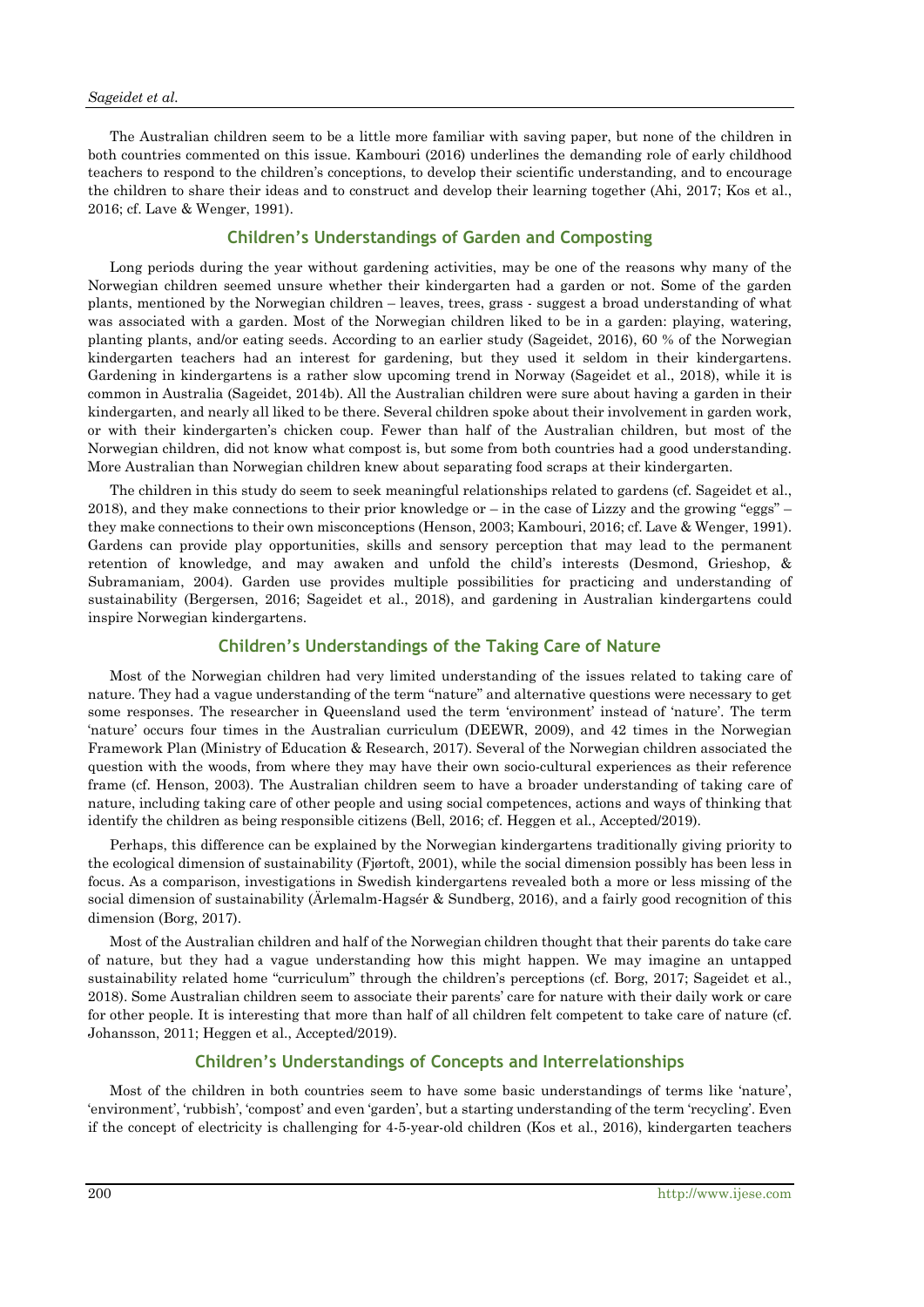should provide opportunities for the children to develop their curiosity for initial explorations of phenomena like electricity (Ahi, 2017; Sageidet, 2012).

The restricted data of this study seem to give a slight impression that the Australian children may be somewhat more accustomed to adult guided conversations and activities, even if this issue would need further investigations. However, this study confirm a close relation between language skills and the children's ability to give an oral expression of their understandings (Bergersen, 2016; Sageidet, 2012; Vygotzky, 1986), and language stimulation and 'giving names' to things may sharpen the children's attention.

Social and exciting events such as drama plays, parties, and emergency training, or making volcanoes or soap bubbles, were obviously memorable for many children of this study. According to Robson (2012), social and exciting settings may support the children's remembering of the information (Ahi, 2017; Hromek & Roffey, 2009; cf. Lave & Wenger, 1991).

Once, the children involved in this study had understood an interrelationship, for example between turtles or other animal's life and disgarded plastic bags, they seemed to remember it well and they were eager to discuss their knowledge. Possibly the children recalled their mental models (Halford, 2014). The finding is similar to the results of Palmer and Suggate (1996, 2004) who found that factual knowledge seems to be more robust than misconceptions as children get older.

# **CONCLUDING IMPLICATIONS AND SUGGESTIONS**

As expected, there were marked variations between individual children's experiences and understandings of sustainability-related topics and activities, and their ability to communicate them, regardless of whether they came from Norway or Australia. Most of the children of this study enjoyed being outside, preferably in social settings, while some children were not comfortable outside. The Norwegian children seemed to experience more frequent and diverse opportunities to explore and to get in touch with nature, while some Australian children had quite sophisticated ideas about sustainability-related relationships and interconnections. Several children from both countries showed fairly complex understandings of rubbish and recycling. Saving water and paper was somewhat more familiar to the Australian children, while children from both countries could relate some of their everyday experiences to saving electricity. The children's understandings of conserving seemed closely related to their everyday involvement with any kind of saving. Nearly all children liked to be in a garden, yet, there is an untapped potential to develop sustainability related garden activities with children.

Most of the Norwegian and Australian children thought that the adults in their kindergarten, as well as their parents, like to be outside. The Australian children seemed to have better expression about what the adults are doing outside, including some gendered associations (one's mother seemed to like hanging clothes in the garden, another's father liked to build things), while the Norwegian children seemed to have rather restricted understandings of their parent's sustainability related attitudes and behaviors. Adult guidance has a great potential for children's learning (Borg, 2017), however, the adults need to be aware of being role models (Lave & Wenger, 1991; Sageidet, 2012). Further research may investigate interrelations between parents' and other adult's actual sustainability related behaviors and attitudes and children's understandings, and how children's understanding may be developed by a closer collaboration between the kindergarten and the children's home.

The children's experiences and understandings and the way they were communicated in this study, may contribute to the further development of sustainability related programs in kindergartens. Kindergarten teachers should not hesitate to discuss the complex concepts and interrelationships associated with sustainability. Gardening, keeping chickens or other animals, food preparing, paper production, waste removal and water education, have great potential to provide young children with understandings of interrelationships and cycles in nature and culture (Kos et al., 2016; Miller et al., 2014, Sageidet, 2014b). Such activities may also develop practical sustainability-related competencies, like collaboration skills, social skills including the development of a sense of responsibility, and simple mathematical/economical skills, thus integrating the ecological, social and economic dimensions of sustainability in kindergartens (Ärlemalm-Hagsér & Sundberg, 2016; Davis & Elliott, 2014; Bell, 2016; UNESCO, 2012, 2014). These activities may also promote the children's feeling as members of the world's ecological and social community, and perhaps even their identification as ecological citizens (Bell, 2016; DEEWR, 2009; Heggen, et al., Accepted/2019; UNESCO, 2014).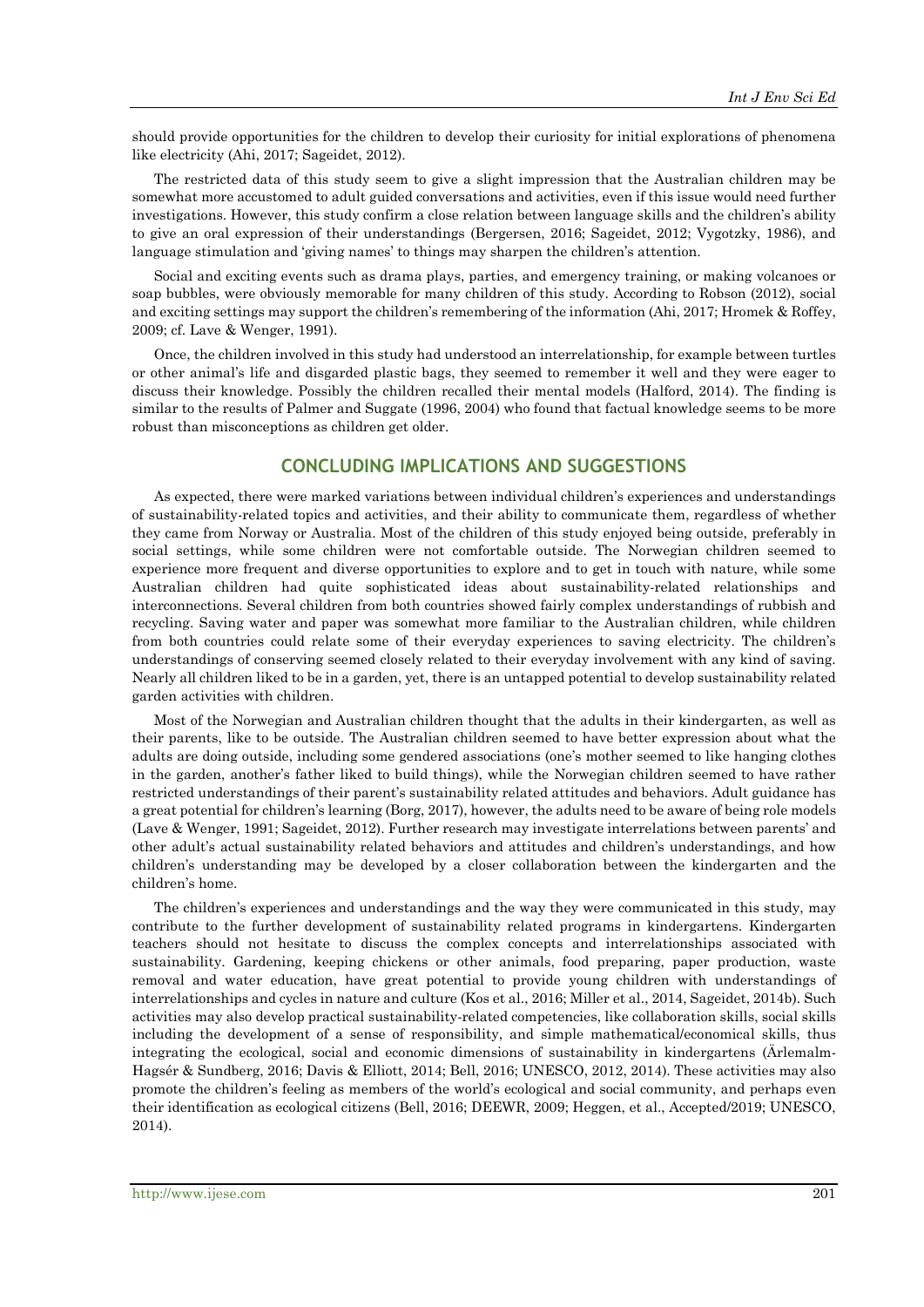Kindergartens of both countries may increase children's understandings of environmental and sustainability-related issues by further developing appropriate learning experiences which need to provide frequent and diverse, contextually appropriate and language stimulating opportunities for young children to be valued contributors in complex discussions and experiences exploring multifaceted sustainability interrelationships. Thus, this study may support and strengthen children as ecological citizens.

# **ACKNOWLEDGEMENT**

Many thanks for participation to the kindergartens and preschools in Rogaland, Norway, and Queensland, Australia, respectively. Many thanks to anonymous reviewers for comments on earlier drafts of the manuscript. Many thanks to the research group "Transnational Dialogues in Research in Early Childhood Education for Sustainability, TND" for inspirations and collaborations. Many thanks to Nora Therese Sageidet for the transcription of the audio recordings.

This study is financed by the University of Stavanger, Stavanger, Norway, and the Queensland University of Technology, Brisbane, Australia.

# **Disclosure statement**

No potential conflict of interest was reported by the authors.

# **Notes on contributors**

**Barbara Maria Sageidet** – Department of Early Childhood Education, Faculty of Arts and Education, University of Stavanger, Norway.

**Mia Christensen** – Queensland University of Technology, School of Early Childhood and Inclusive Education, Kelvin Grove Campus, QUT Brisbane, Australia.

**Julie M. Davis** – Queensland University of Technology, School of Early Childhood and Inclusive Education, Kelvin Grove Campus, QUT Brisbane, Australia.

## **REFERENCES**

- Ahi, B. (2017). The effect of talking drawings of five-year-old Turkish children's mental models of the water cycle. *International Journal of Environmental and Science Education, 12*(3), 349-367.
- Ärlemalm-Hagsér, E., & Elliott, S. (Eds.) (2017). Contemporary Research on Early Childhood Education for Sustainability. Special Issue. *International Journal of Early Childhood, 49*(3). <https://doi.org/10.1007/s13158-017-0207-3>
- Ärlemalm-Hagsér, E., & Sundberg, B. (2016). Naturmöten och källsortering En kvantitativ studie om lärande för hållbar utveckling i förskolan. [Meeting nature and recycling – a quantitative study on sustainability in the preschool]. *NORDINA, 12*(2), 140-156. <https://doi.org/10.5617/nordina.1107>
- Bae, B. (2005). Observasjonsforskning i barnehage: noen validitetsmessige utfordringer. [Research observations in the kindergarten: some validity related challenges], Norsk senter for Barneforskning. *Barn,* 4(2005), 9-23.
- Bell, D.V.J. (2016). Twenty-first century education: Transformative education for sustainability and responsible citizenship. *Journal of Teacher Education for Sustainability*, *18*(1), 48-56. <https://doi.org/10.1515/jtes-2016-0004>
- Bergersen, O. (Ed.) (2016). *Barns flerkulturelle steder [Children's multicultural places]*. Oslo: Universitetsforlaget.
- Borg, F. (2017). *Caring for people and the planet – preschool children's knowledge and practices of sustainability* (Dissertations in Educational Work), Umeå University*,* 79.
- Chase, S. E. (2013). Narrative inquiry: still a field in the making. In N. K. Denzin & Y. S. Lincoln (Eds.), *Collecting and Interpreting Qualitative Materials* (4th ed.) (pp. 55-83), SAGE publications.
- Clark, A. (2017). *Listening to young children* (Expanded 3rd Ed.). Philadelphia: Jessica Kingsley Publishers, 192 p.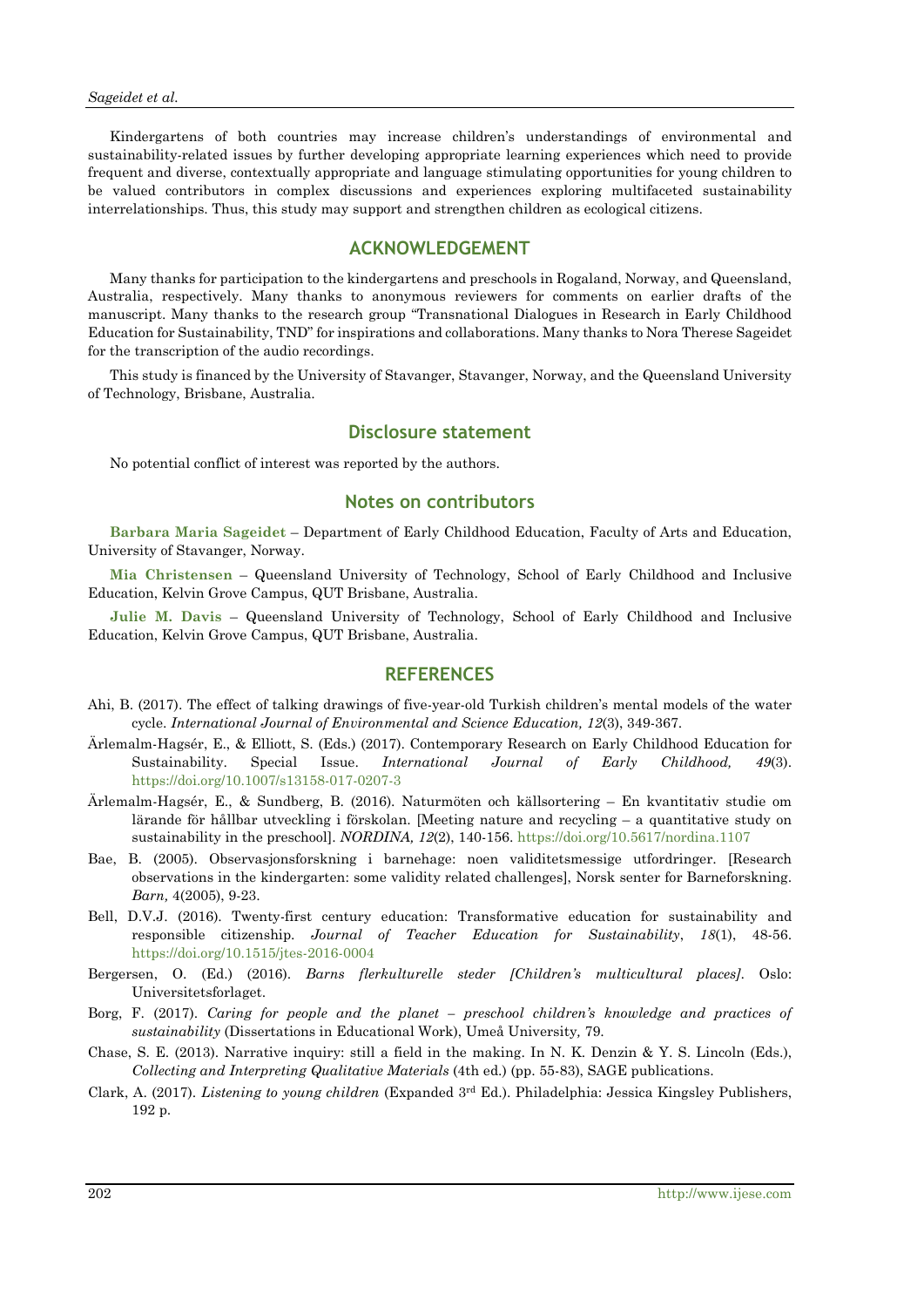- Clark, A., Flewitt, R., Hammersley, M., & Robb, M. (Eds.) (2014). *Understanding Research with children and young people*. SAGE publications. <https://doi.org/10.4135/9781526435637>
- Creswell, J. (2005): *Educational research: Planning, conducting, and evaluating quantitative and qualitative research*. New Jersey: Pearson.
- Davis, J. M., & Elliott, S. (Eds) (2014). Research in Early Childhood Education for Sustainability. *International perspectives and provocations*. Routledge, 337 p.
- Dean, H. (2001). Green Citizenship. *Social Policy & Administration, 35*(5), 490-505. <https://doi.org/10.1111/1467-9515.t01-1-00249>
- DEEWR. (2009). *Belongings, being and becoming – the early years learning framework for Australia*. Department of Education, Employment and Workspace Relations (DEEWR). Retrieved from <http://www.apo.org.au/node/18428>
- Desmond, D., Grieshop, J., & Subramaniam, A. (2004). *Revisiting garden-based learning in basic education*. Roma, Paris: FAO (Food and Agriculture Organization of the United Nations) and UNESCO International Institute for Educational Planning, 88 p.
- Elliott, S., & Chancellor, B. (2014). From Forest preschool to Bush Kinder: An inspirational approach to preschool provision in Australia. *Australian Journal of Early Childhood*, *39*(4), 45-53. <https://doi.org/10.1177/183693911403900407>
- Engdahl, I. (2015). Early childhood education for sustainability: The OMEP world project. *International Journal of Early Childhood, 47*(3), 347-366. <https://doi.org/10.1007/s13158-015-0149-6>
- Engdahl, I., & Rabušicová, M. (2011). Children's voices about the state of the earth. *International Journal of Early Childhood*, *43*(2), 153-176. <https://doi.org/10.1007/s13158-011-0031-0>
- Fjørtoft, I. (2001). The natural environment as a playground for children: the impact of outdoor play activities in pre-primary school children. *Early Childhood Education Journal, 29*(2), 111–117. <https://doi.org/10.1023/A:1012576913074>
- Halford, G. S. (2014). *Children's understanding – The development of mental models*. First published in 1993, New York: Psychology Press, 528 p. <https://doi.org/10.4324/9781315801803>
- Hammond, L.-L., Hesterman, S., & Knaus, M. (2015). What's in your refrigerator? Children's views on equality, work, money and access to food. *International Journal of Early Childhood, 47*(3), 367-384. <https://doi.org/10.1007/s13158-015-0150-0>
- Heggen, M. P., Sageidet, B. M, Goga, N., Grindheim, L. T., Bergan, V., Utsi, T. A., Wallem Krempig, I. (Accepted/2019). Children as eco-citizens? Special Issue. In B. M. Sageidet, A. Turmo, & C. J. A. Rundgren (Eds.), Sustainability and science education in the kindergarten. *NorDiNa*.
- Henson, K. T. (2003). Foundations for Learner-centered education: A knowledge base. *Education,* 1*24*(1), 5- 16.
- Hope, K. G., Schachter, R. E., & Wasik, B. A. (2013). Using the Scientific Method to Guide Learning: An Integrated Approach to Early Childhood Curriculum. *Early Childhood Education Journal, 41*, 315-323. <https://doi.org/10.1007/s10643-013-0579-4>
- Hromek, R., & Roffey, S. (2009). Promoting social and emotional learning with games: its fun and we learn things. *Simulation and Gaming*, *40*(5), 626-644. <https://doi.org/10.1177/1046878109333793>
- Hsieh, H.-F., & Shannon, S. E. (2005). Three approaches to qualitative content analysis. *Qualitative health research*, *15*(9), 1277-1288.<https://doi.org/10.1177/1049732305276687>
- Johansson, E. (2011). Introduction: Giving words to children's voices in research. In E. Johansson & E. Jayne White (Eds.). *Educational research with our youngest – Voices of Infants and Toddlers* (Volume 5, pp.1- 14), International perspectives on early childhood education and development, Springer. [https://doi.org/10.1007/978-94-007-2394-8\\_1](https://doi.org/10.1007/978-94-007-2394-8_1)
- Kahriman-Öztürk, D., Olgan, R., & Güler, T. (2012): Preschool children's ideas on sustainable development: how preschool children perceive three pillars of sustainability with the regard to 7R. *Educational Sciences*: *Theory & Practice*, (Special Issue), 2987-2995.
- Kambouri, M. (2016). Investigating early years teachers' understanding and response to children's preconceptions. *European Early Childhood Education Research Journal, 24*(6), 907-927. <https://doi.org/10.1080/1350293X.2014.970857>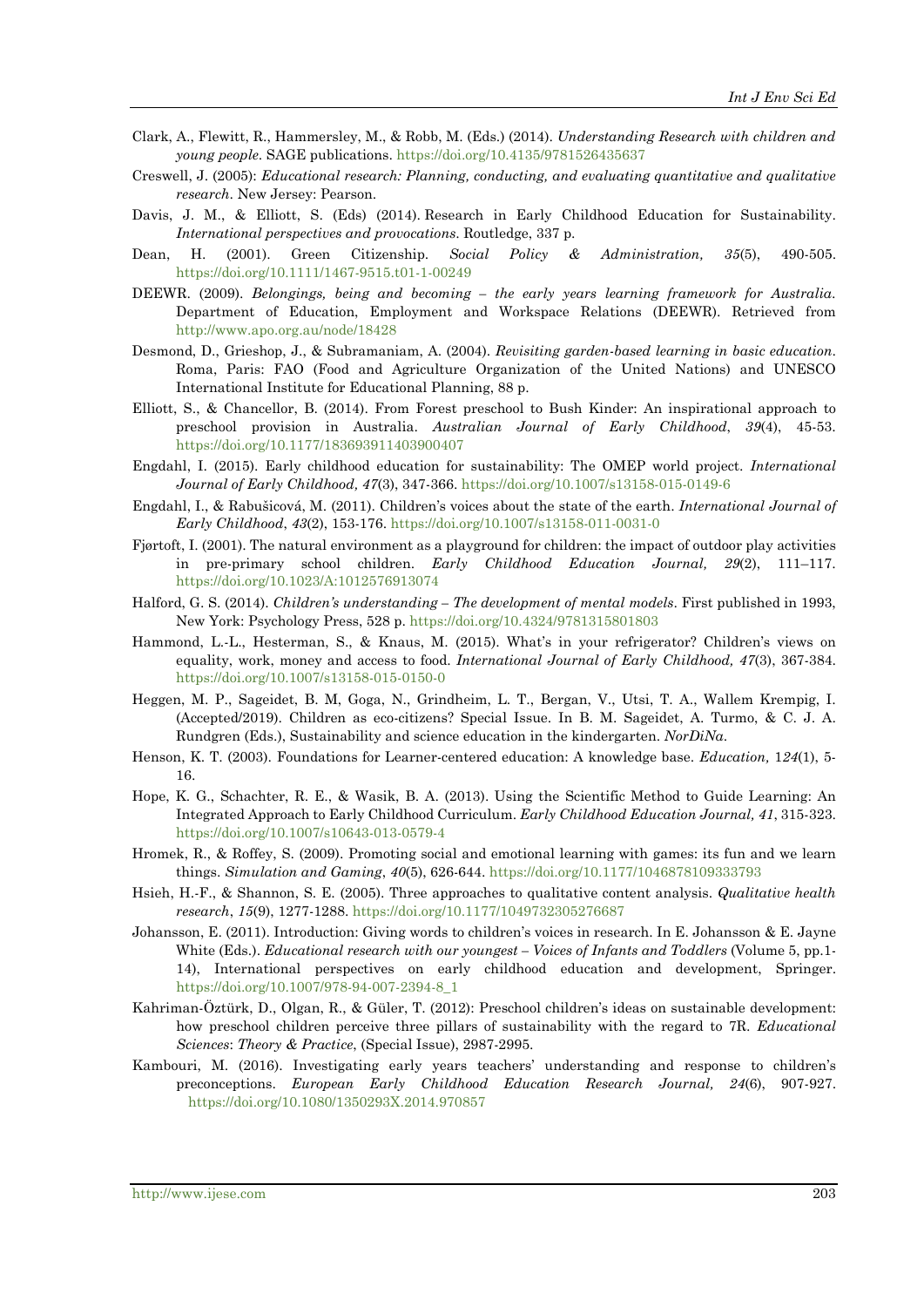- Kos, M., Jerman, J., Anzlovar, U., & Torkar, G. (2016). Preschool children's understanding of proenvironmental behaviour: Is it too hard for them? *International Journal of Environmental and Science Education*, *11*(12), 5554-5571.
- Lave, J., & Wenger, E. (1991). *Situated learning: Legitimate peripheral participation*. Cambridge, England: Cambridge University Press. <https://doi.org/10.1017/CBO9780511815355>
- Lee, W. O. & Fouts, J. (Eds.) (2005). *Education for Social Citizenship. Perceptions from teachers in the USA, Australia, England, Russia and China*. Hong Kong: University Press, 305 p.
- Mayring, P. (2014). *Qualitative content analysis: Theoretical foundation, basic procedures, and software solutions*. Klagenfurth, Retrieved from <http://nbn-resolving.de/urn:nbn:de:0168-ssoar-395173>
- Miller, M. G., Davis, J. M., Boyd, W., & Danby, S. (2014). Learning about and taking action for the environment: child and teacher experiences in a preschool water education program. *Children, Youth and Environment, 24*(3), 43-57. <https://doi.org/10.7721/chilyoutenvi.24.3.0043>
- Ministry of Education & Research. (2015). *Tett på realfag*. Nasjonal strategi for realfag i barnehagen og grunnopplæringen (2015-2019). Oslo: Utdanningsdirektoratet.
- Ministry of Education & Research. (2017). *Rammeplan for barnehagen* [Framework Plan for Kindergartens]. Oslo: Utdanningsdirektoratet.
- Næss, A. (1989). *Ecology, Community and Lifestyle: Outline of an Ecosophy*, 223 p. <https://doi.org/10.1017/CBO9780511525599>
- OECD. (2006). *Starting Strong II: Early Childhood Education and Care*. OECD.
- Palmer, J. (1995). Environmental thinking in the early years; understanding and misunderstanding of concepts related to waste management. *Environmental Education Research, 1*(1), 35-45. <https://doi.org/10.1080/1350462950010103>
- Palmer, J., & Suggate, J. (1996). Environmental cognition: Early ideas and misconceptions at the ages of four and six. *Environmental Education Research, 2*(3), 301-329. <https://doi.org/10.1080/1350462960020304>
- Palmer, J., & Suggate, J. (2004). The development of children's understandings of distant places and environmental issues: Report of a UK longitudinal study of the development of ideas between the ages of 4 and 10 years. *Research Papers in Education, 19*(2), 205-237. <https://doi.org/10.1080/02671520410001695434>
- Robson, S. (2012). *Developing thinking and understanding in young children* (2nd Ed.), New York: Routledge, 272 p. <https://doi.org/10.4324/9780203133354>
- Sageidet, B. M. (2012). Inquiry baserte naturfagaktiviteter i barnehagen. In T. Vist & M. Alvestad (Eds.), *Læringskulturer i barnehagen – flerfaglige forskningsperspektiver* (pp. 115-139). Cappelen Damm Akademisk.
- Sageidet, B. M. (2014a). Norwegian perspectives on ECEfS. Chapter 7. In J. M. Davis & S. Elliott (Eds.), *Research in Early Childhood Education for Sustainability. International perspectives and provocations* (pp. 112-125). Routledge. Retrieved from [https://www.taylorfrancis.com/books/e/9781317663614/](https://www.taylorfrancis.com/books/e/9781317663614/chapters/10.4324%2F9781315767499-17) [chapters/10.4324%2F9781315767499-17](https://www.taylorfrancis.com/books/e/9781317663614/chapters/10.4324%2F9781315767499-17)
- Sageidet, B. M. (2014b). Små barn og læring for bærekraftig utvikling Inspirasjon fra et besøk i Queensland, Australia. *BARN, 32*(4), 47-63.
- Sageidet, B. M. (2016). Norwegian early childhood teachers' stated use of subject-related activities with children, and their focus on science, technology, environmental issues and sustainability. *NorDiNa (Nordic Studies in Science Education), 12*(2), 121-139.
- Sageidet, B. M., & Davis, J. M. (2014). Children's understanding of Sustainability in Their Home and Kindergarten. *Journal of the Comenius Association,* 23, 9-10.
- Sageidet, B. M., Almeida, S. C., & Dunkley, R. (2018). Children's access to urban gardens in Norway, India and the United Kingdom. *International Journal of Environmental and Science Education, 13*(5), 467- 480.
- UNESCO. (2012). *Shaping the education of tomorrow*. Paris: UNESCO, 89 p. Retrieved from <https://unesdoc.unesco.org/ark:/48223/pf0000216472>
- UNESCO. (2014). *Global citizenship education. Preparing learners for the challenges of the 21st century.* Retrieved from <http://unesdoc.unesco.org/images/0022/002277/227729E.pdf>

UNESCO. (2015). *Transforming our world: the 2030 Agenda for Sustainable Development.* Paris: UNESCO.

Van Steenberger, B. (Ed.) (1994). *The Condition of Citizenship.* London: Sage publishing.